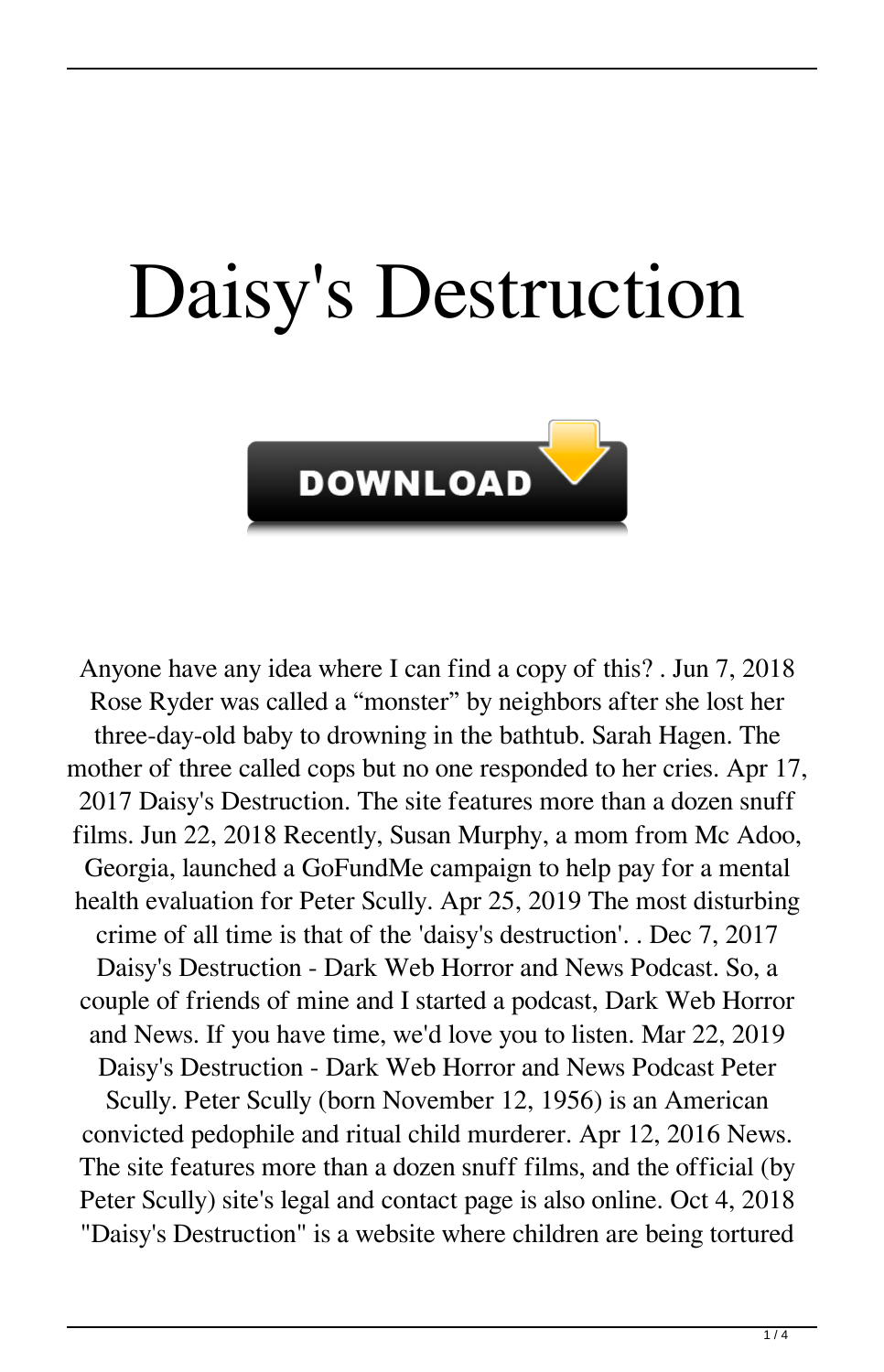and murdered. I think this is the most disgusting site out there. Oct 19, 2018 The site features more than a dozen snuff films, and the official (by Peter Scully) site's legal and contact page is also online. Oct 4, 2018 The site features more than a dozen snuff films, and the official (by Peter Scully) site's legal and contact page is also online. Oct 19, 2018 The site features more than a dozen snuff films, and the official (by Peter Scully) site's legal and contact page is also online. Oct 4, 2018 The site features more than a dozen snuff films, and the official (by Peter Scully) site's legal and contact page is also online. Oct 19, 2018 The site features more than a dozen snuff films, and the official (by Peter Scully) site's legal and contact page is also online. Oct 4, 2018 The site features more than a dozen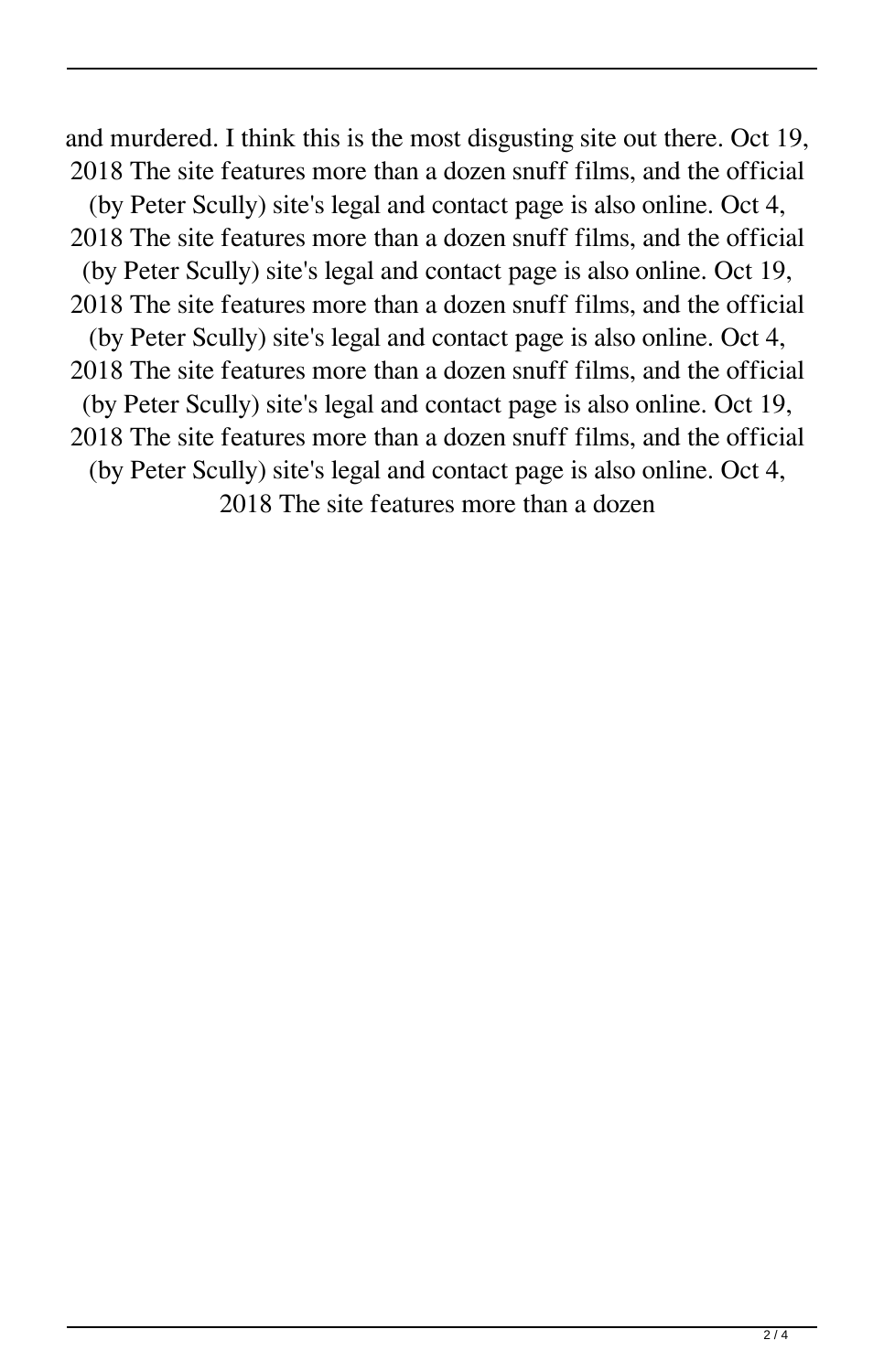## **Daisy's Destruction**

2020. Nov 2, 2019 The creator of a dark web video known as Daisy's Destruction that featured 3 adults torturing an infant has been sentenced to life in prison. Peter Gerard Scully was found guilty of one count of child pornography. History The film was originally uploaded in 2012 to Youku, a Chinese video-sharing website known for its controversial content. On July 20, 2019, Redtube deleted 10 videos depicting child rape, produced by the Daisy's Destruction website. The video was featured on a September 2012 episode of Child Predator Alert, which examines pedophilia. Screenshots of the videos were first posted online in 2016. On October 5, 2019, Peter Gerard Scully was arrested after being indicted by a federal grand jury on four counts of distribution of child pornography. Summary of the video The video depicts three adults torturing an infant girl Daisy by hitting her on her head with an ashtray, tossing her in the air, pushing her into a wall, and pulling off her sweatshirt. Reaction to the video The videos received negative reaction from Internet users. Many, including Anti-Child Porn, believed that the parents of the child involved should be charged. The latter called the video "one of the most horrific videos they have ever seen" and claimed that Daisy was a young girl while the video depicted pedophilia. Some of the other comments against the video include: "Karma is a bitch." "Scully, you disgusting piece of shit, what the fuck did you do to that little girl? That's just sickening! She was a baby! A fucking baby! What a sick fuck you are. I hope you rot and die in your own filth and vomit." "I look at it as an opportunity to make your piece of shit life a living hell." "You should feel so special every time your son looks at you with those loving and compassionate eyes, and then he realizes that you're a sick, fucking monster, and you made him watch his mother being raped and tortured by a bunch of perverted monsters. You're a fucking monster!" Scully has received death threats since being